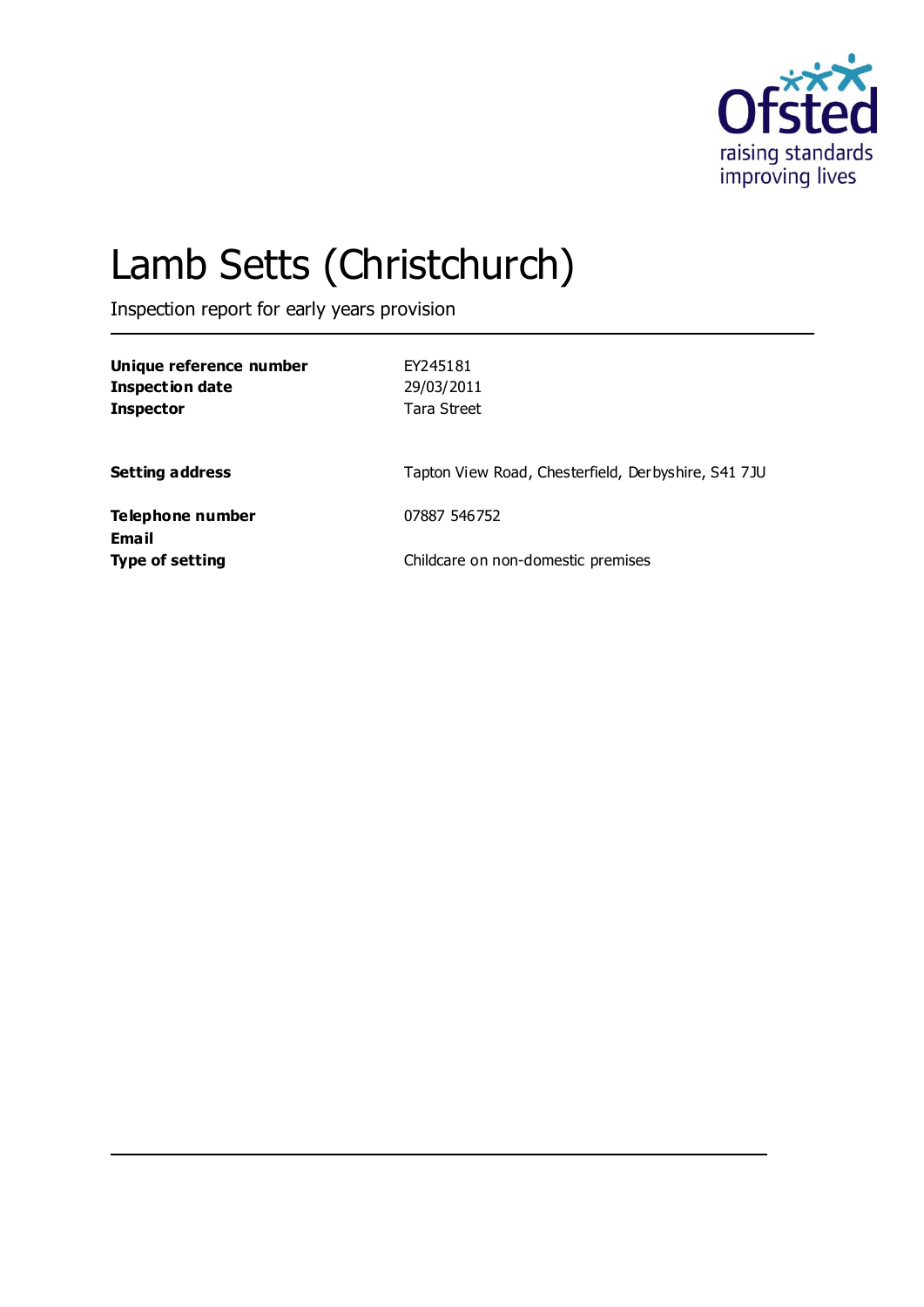The Office for Standards in Education, Children's Services and Skills (Ofsted) regulates and inspects to achieve excellence in the care of children and young people, and in education and skills for learners of all ages. It regulates and inspects childcare and children's social care, and inspects the Children and Family Court Advisory Support Service (Cafcass), schools, colleges, initial teacher training, work-based learning and skills training, adult and community learning, and education and training in prisons and other secure establishments. It assesses council children's services, and inspects services for looked after children, safeguarding and child protection.

If you would like a copy of this document in a different format, such as large print or Braille, please telephone 0300 123 1231, or email enquiries@ofsted.gov.uk.

You may copy all or parts of this document for non-commercial educational purposes, as long as you give details of the source and date of publication and do not alter the information in any way.

T: 0300 123 1231 Textphone: 0161 618 8524 E: enquiries@ofsted.gov.uk W: [www.ofsted.gov.uk](http://www.ofsted.gov.uk/)

© Crown copyright 2011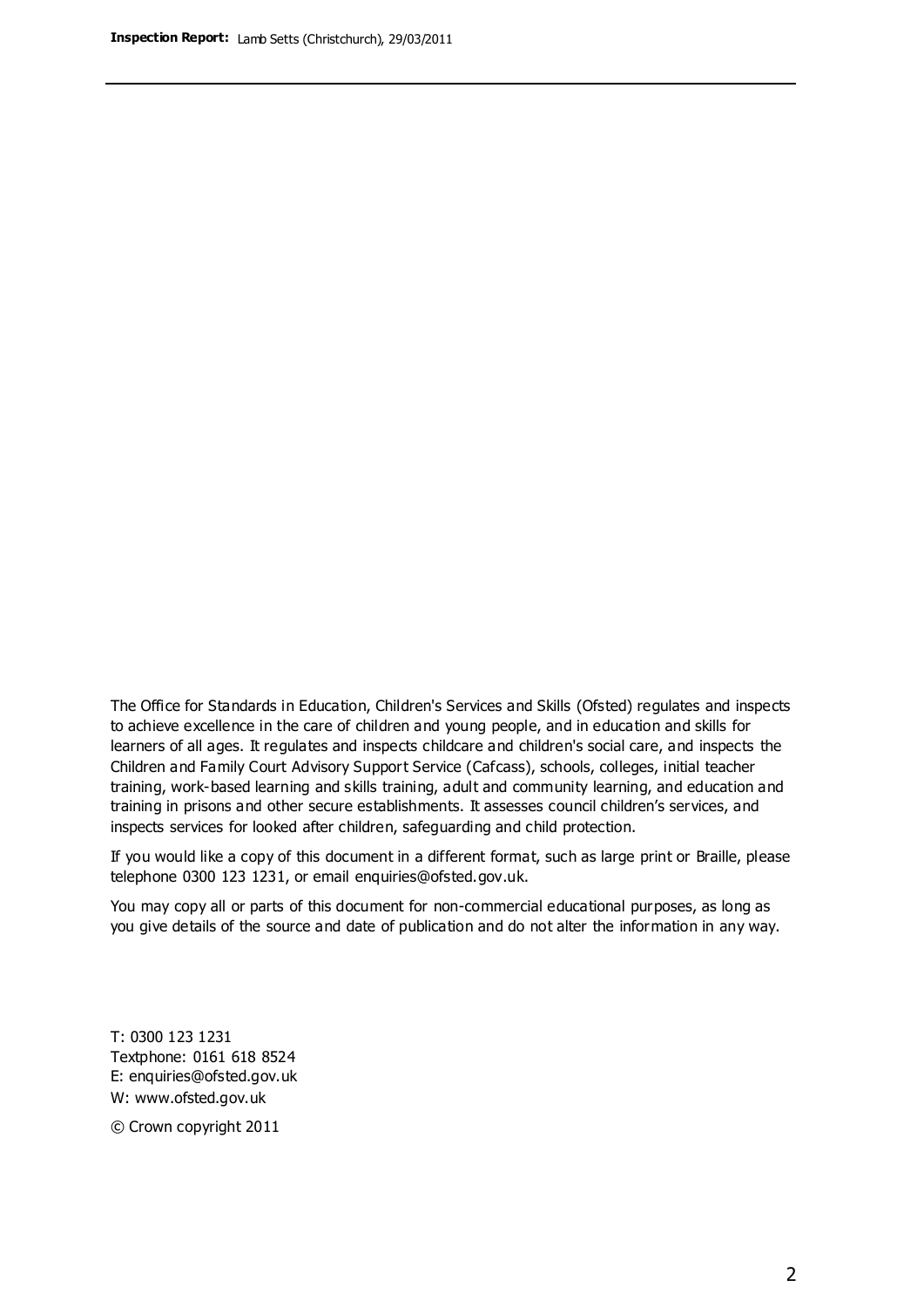## **Introduction**

This inspection was carried out by Ofsted under Sections 49 and 50 of the Childcare Act 2006 on the quality and standards of the registered early years provision. 'Early years provision' refers to provision regulated by Ofsted for children from birth to 31 August following their fifth birthday (the early years age group). The registered person must ensure that this provision complies with the statutory framework for children's learning, development and welfare, known as the *Early* Years Foundation Stage.

The provider must provide a copy of this report to all parents with children at the setting where reasonably practicable. The provider must provide a copy of the report to any other person who asks for one, but may charge a fee for this service (The Childcare (Inspection) Regulations 2008 regulations 9 and 10).

The setting also makes provision for children older than the early years age group which is registered on the voluntary and/or compulsory part(s) of the Childcare Register. This report does not include an evaluation of that provision, but a comment about compliance with the requirements of the Childcare Register is included in Annex B.

Please see our website for more information about each childcare provider. We publish inspection reports, conditions of registration and details of complaints we receive where we or the provider take action to meet the requirements of registration.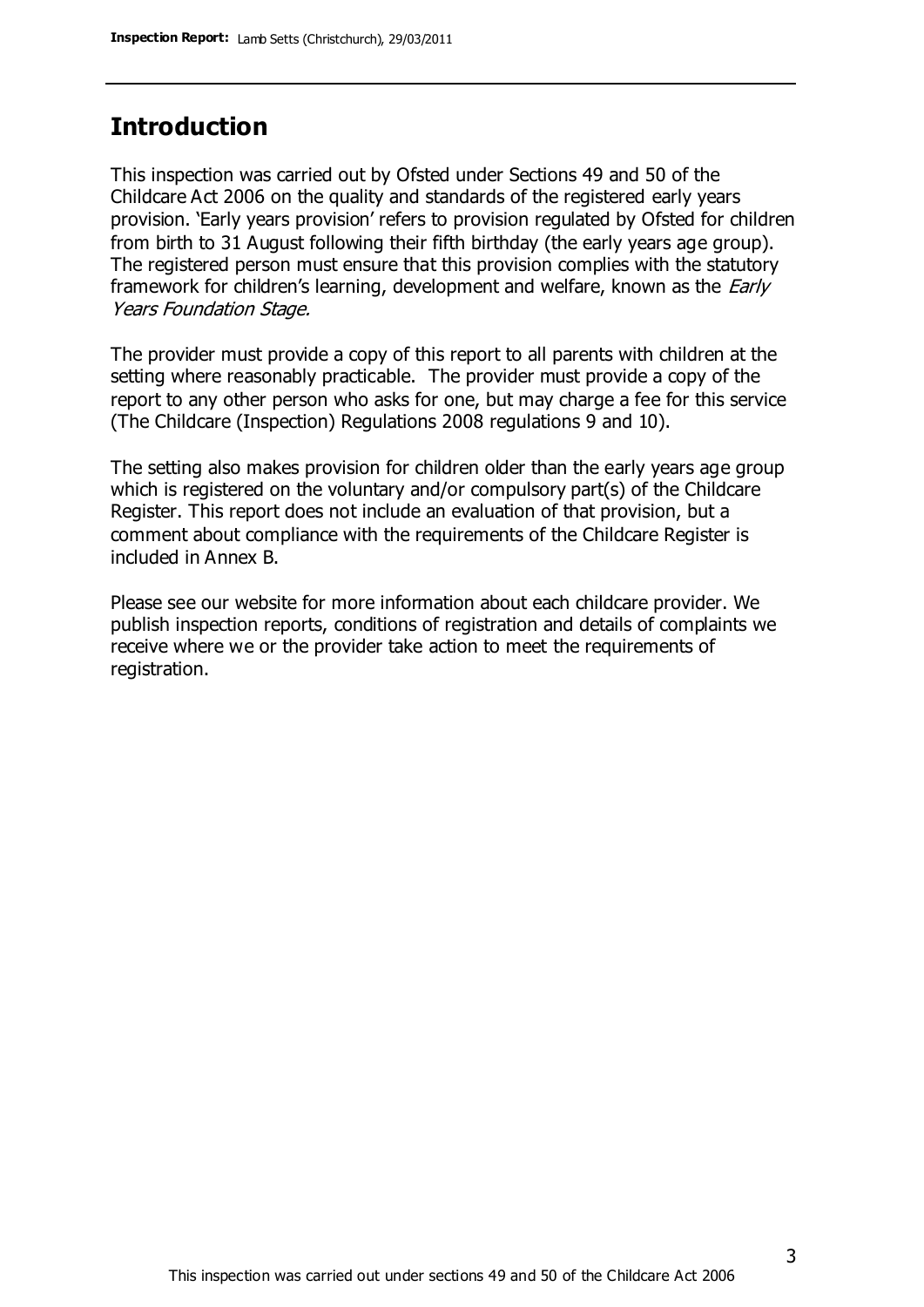## **Description of the setting**

Lamb Setts (Christchurch) is privately owned and managed. It was registered in 2002 and operates from a purpose-built building in the grounds of Christchurch Infant School in Chesterfield, Derbyshire. Children have access to a secure, enclosed outdoor play area. A maximum of 32 children aged under eight years may attend the setting at any one time. The setting currently takes children from two to five years of age. The setting is open Monday to Friday from 8.45am to 11.45am and from 12.30pm to 3.30pm, during term time only. Children attend a variety of sessions.

There are currently 21 children on roll, all of whom are in the early years age range. The setting receives funding for early education places. The setting supports children with special educational needs and/or disabilities and also supports children who speak English as an additional language. The setting is registered by Ofsted on the Early Years Register and the compulsory and voluntary parts of the Childcare Register.

There are three members of staff, all of whom hold early years qualifications to at least level 2. One member of staff holds Early Years Professional Status. The setting is a member of the Pre-School Learning Alliance and receives support from the local authority.

## **The overall effectiveness of the early years provision**

Overall the quality of the provision is good.

Children thoroughly enjoy their time in this welcoming and inclusive setting where their individual development needs are well met. They make good progress towards the early learning goals through a varied and interesting range of activities which generally cover all aspects of learning well. Children's safety and welfare are promoted through effective systems and procedures. The setting demonstrates a good capacity to improve, having implemented a number of positive changes. The management team are constantly evaluating their provision and identifying further areas for improvement.

## **What steps need to be taken to improve provision further?**

To further improve the early years provision the registered person should:

- extend the range of signs, symbols and pictures in the outdoor area, to reflect a 'number rich' environment and encourage children to be creative in finding and solving problems
- invite members of the local community into the setting to share their expertise and talk to children about their roles.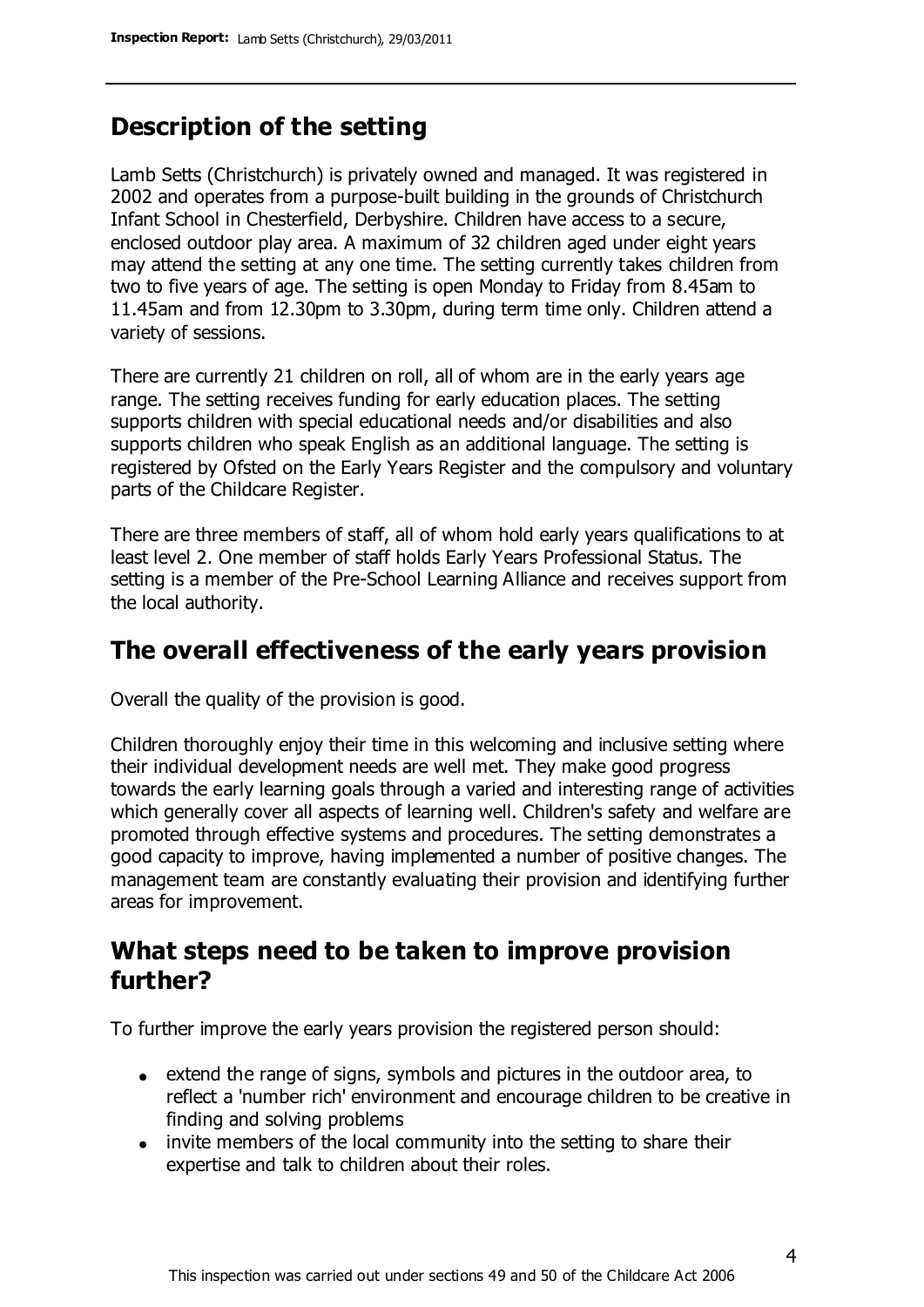# **The effectiveness of leadership and management of the early years provision**

Children are well-protected because all staff have a good understanding of safeguarding procedures and know when to take action to protect children in their care. Staff are aware of the possible signs of abuse and know what to do if they have concerns about a child. The setting has robust recruitment and vetting procedures in place to ensure staff are, and continue to be, suitable for their roles. All of the relevant documentation is in place, with clear policies and procedures covering all aspects of the provision. Children are protected as the well-qualified staff team supervise the children at all times. Detailed risk assessments are conducted regularly, and staff carry out visual safety checks at the beginning and end of the session to ensure that the environment is suitable for children.

The setting demonstrates a good understanding of where the areas for improvement are and is committed to changes that will benefit the children who attend. Targets set are honest and realistic, and build on the good practice already established. Staff are involved in evaluating and reflecting on practice and are given good opportunities to develop their knowledge and skills through training. Staff are well deployed throughout the whole session. They show a good understanding of their roles and responsibilities and undertake tasks without direction. They promote and support diversity well to help children understand the society they live in. The resources are good, fit for purpose and support children in their development.

Successful partnerships with parents and carers contribute to improvements in children's achievement, well-being and development. The setting places great value on ensuring that parents develop a sense of belonging to the setting and have a say in the care and well-being of their children. Parents and carers regularly take story sacks home over the weekend to enjoy with their children. Parents and carers are encouraged to share what they know about their child throughout their time at the setting, which helps staff to have a broad knowledge of each child's background and needs. The setting has built good links with other early years providers and schools as they recognise the importance of this in helping children with transition to their Reception year. Careful attention is given to establishing the individual needs of each child and working with other agencies and early years professionals, where appropriate, to secure their inclusion and development. This is particularly true for children with special educational needs and/or disabilities and those who speak English as an additional language.

# **The quality and standards of the early years provision and outcomes for children**

Children are very happy in the warm and friendly environment, where they have many opportunities to make good progress in their all-round development. Planning documents cover the six areas of learning well and detailed ongoing observations undertaken by the staff enable them to record children's achievements and progress. Staff engage well with the children and develop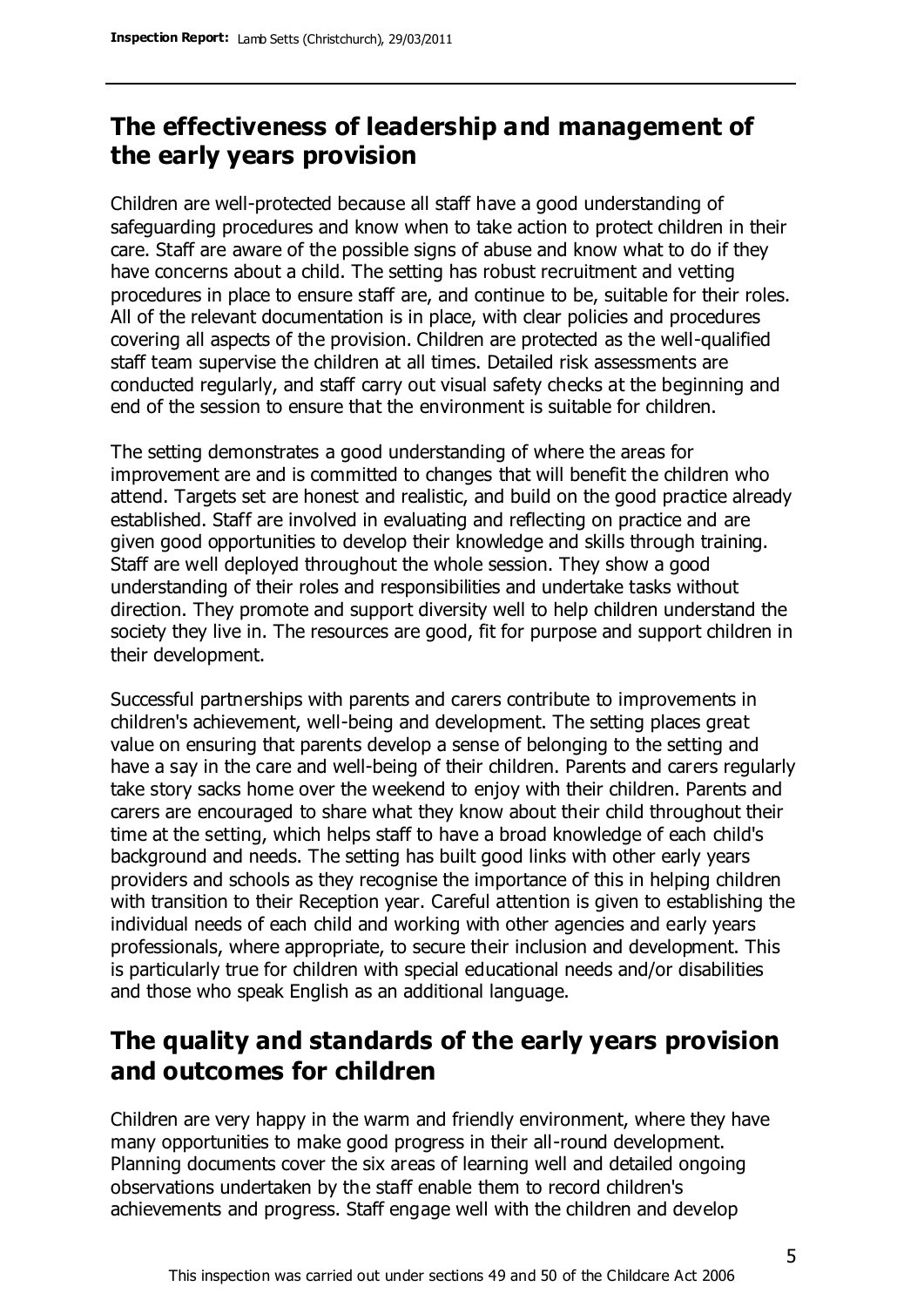positive relationships. They praise children's achievements, which motivates them to learn and helps them develop high self-esteem. An effective key person system enables parents to feel confident and children to feel safe in the setting. Staff throughout the setting use questioning techniques effectively to extend children's communication, learning and thinking skills. Such skills ensure they are well prepared for future success.

Children are relaxed, eager to participate in activities, remain actively engaged and make decisions about where they want to play. For example, children eagerly work together in small groups to set up the role play garden centre and spend long periods of time creating detailed pictures on the interactive whiteboard. They enjoy stories and listen avidly when they are read to by staff, joining in with discussions about the story and the various sounds throughout the book. Children's early writing skills are well supported. They enjoy being creative and have access to a wide variety of chalks, paint, scissors, glue and collage materials. For example, children enthusiastically use a range of coloured pencils, paper and shaped stencils to create pictures of their own design. Children frequently count during games and activities indoors and have good opportunities to recognise numbers and learn simple calculation through songs and rhymes. However, the range of signs and symbols in the outside area are more limited. This does not maximise opportunities to create a number-rich environment or encourage children to be creative in finding and solving problems throughout the setting.

Children have access to natural materials and develop good skills as they play with sand, water and a variety of media such as cooked spaghetti, dried peas and leaves. Their awareness of the wider world is extended through daily resources and practical activities, such as planting and growing daffodils and herbs, and their involvement in a range of activities which look at different cultures from around the world. However, opportunities to invite members of the local community into the setting to share their expertise and talk to the children about their roles are less well developed. Children's good health and well-being is effectively promoted. Children thoroughly enjoy outdoor play and eagerly participate in throwing and catching games, and balancing on small equipment. During activities, children learn about keeping themselves and others safe, such as by learning to use play equipment safely. A clear sick-child policy and the good hygiene routines followed by the children are effective in helping to prevent cross-infection. Children understand about the importance of healthy foods because they are provided with nutritious snacks which include a good range of fresh fruit. Staff are fully aware of children's individual dietary requirements and any specific needs are well catered for.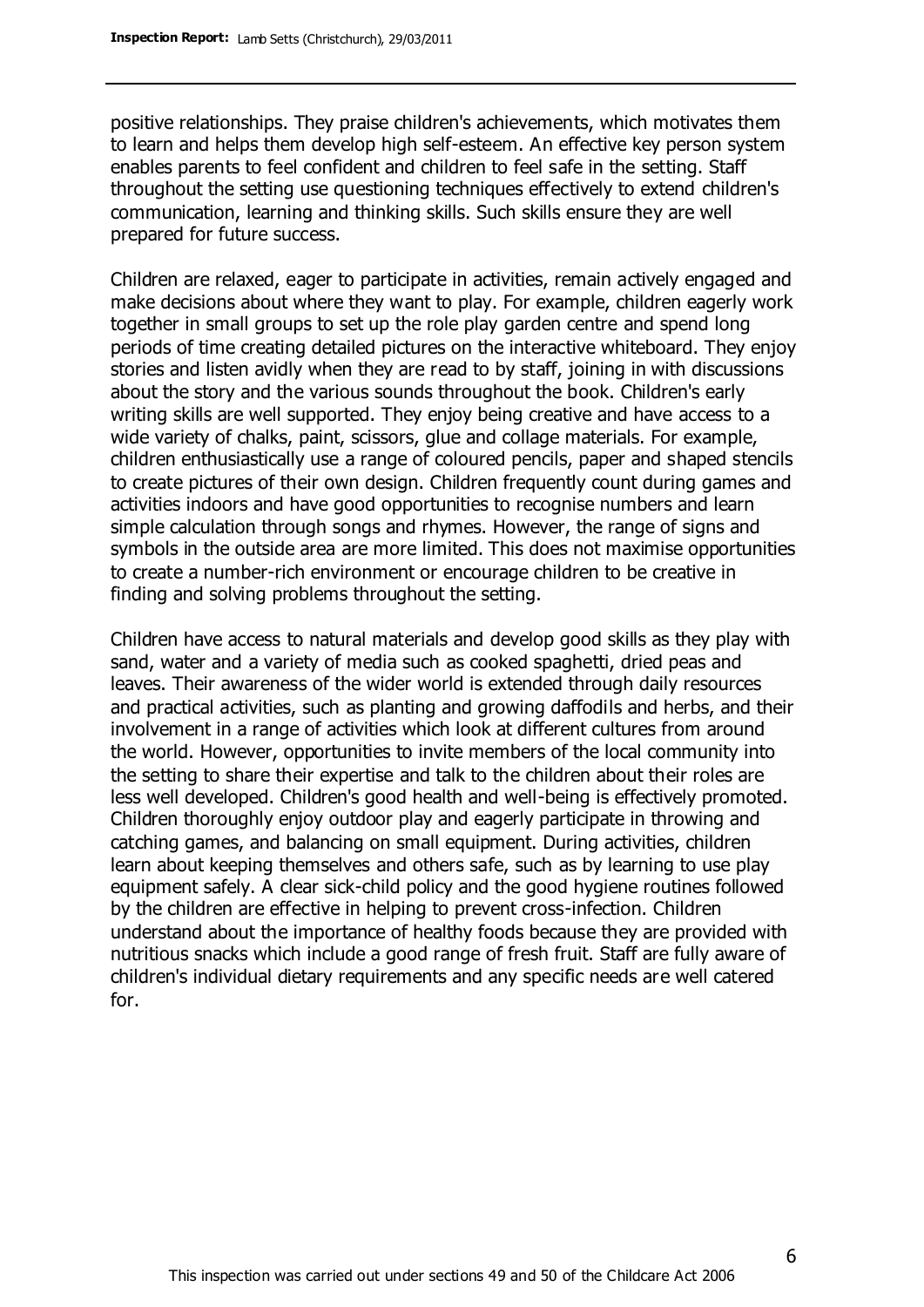# **Annex A: record of inspection judgements**

#### **The key inspection judgements and what they mean**

Grade 1 is Outstanding: this aspect of the provision is of exceptionally high quality Grade 2 is Good: this aspect of the provision is strong Grade 3 is Satisfactory: this aspect of the provision is sound Grade 4 is Inadequate: this aspect of the provision is not good enough

#### **The overall effectiveness of the early years provision**

| How well does the setting meet the needs of the<br>children in the Early Years Foundation Stage? |  |
|--------------------------------------------------------------------------------------------------|--|
| The capacity of the provision to maintain continuous                                             |  |
| improvement                                                                                      |  |

#### **The effectiveness of leadership and management of the early years provision**

| The effectiveness of leadership and management of the             |  |
|-------------------------------------------------------------------|--|
| <b>Early Years Foundation Stage</b>                               |  |
| The effectiveness of leadership and management in embedding       |  |
| ambition and driving improvement                                  |  |
| The effectiveness with which the setting deploys resources        |  |
| The effectiveness with which the setting promotes equality and    |  |
| diversity                                                         |  |
| The effectiveness of safeguarding                                 |  |
| The effectiveness of the setting's self-evaluation, including the |  |
| steps taken to promote improvement                                |  |
| The effectiveness of partnerships                                 |  |
| The effectiveness of the setting's engagement with parents and    |  |
| carers                                                            |  |

#### **The quality of the provision in the Early Years Foundation Stage**

The quality of the provision in the Early Years Foundation Stage  $\vert$  2

### **Outcomes for children in the Early Years Foundation Stage**

| <b>Outcomes for children in the Early Years Foundation</b>    |  |
|---------------------------------------------------------------|--|
| <b>Stage</b>                                                  |  |
| The extent to which children achieve and enjoy their learning |  |
| The extent to which children feel safe                        |  |
| The extent to which children adopt healthy lifestyles         |  |
| The extent to which children make a positive contribution     |  |
| The extent to which children develop skills for the future    |  |

Any complaints about the inspection or report should be made following the procedures set out in the guidance available from Ofsted's website: www.ofsted.gov.uk